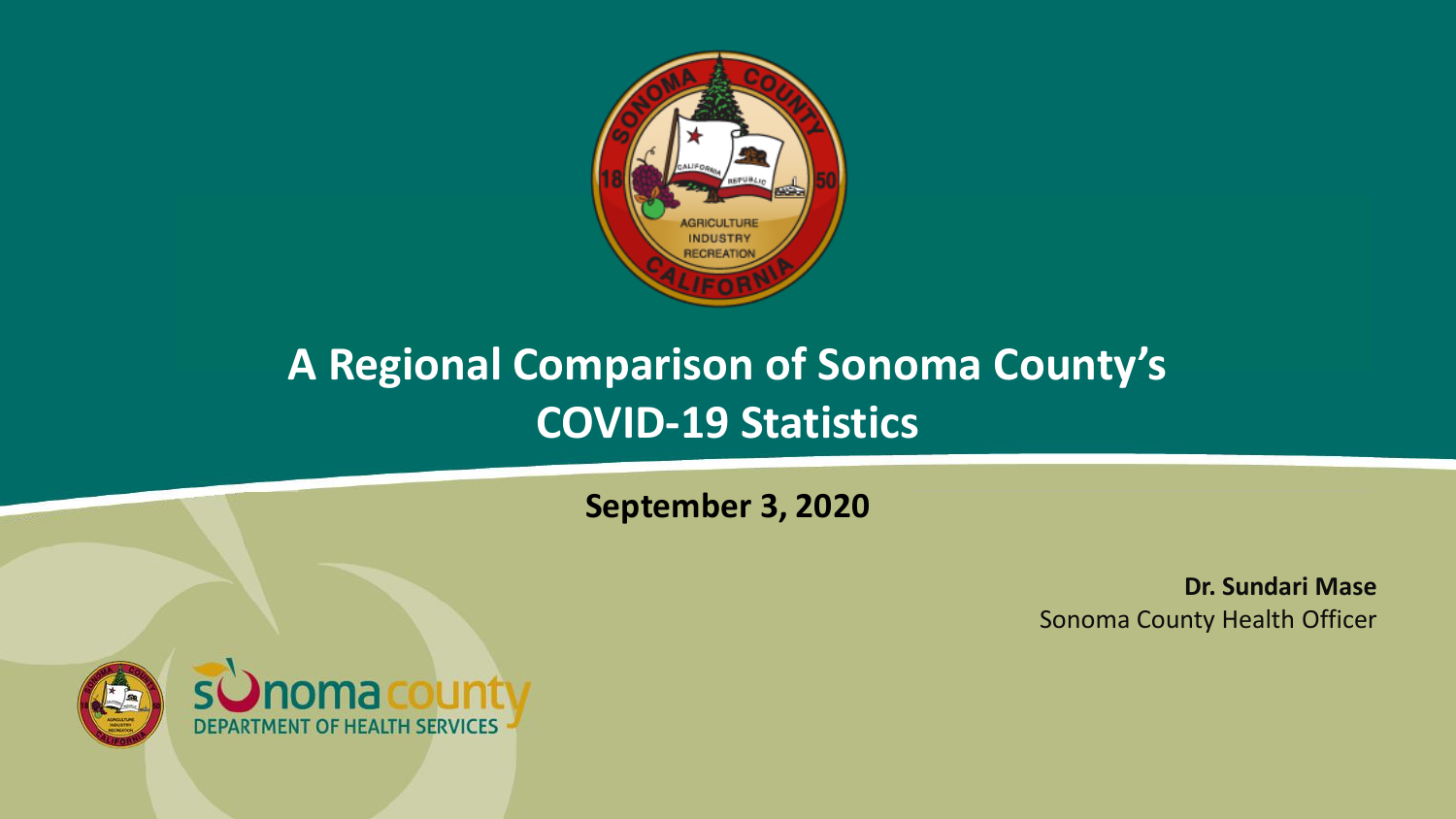# Blueprint for a Safer Economy

- On August 28th, Governor Newsom introduced the *Blueprint for a Safer Economy,* a new four tier structure for reducing COVID-19 with revised criteria for loosening and tightening restrictions on activities.
- This framework replaces the former County Data Monitoring criteria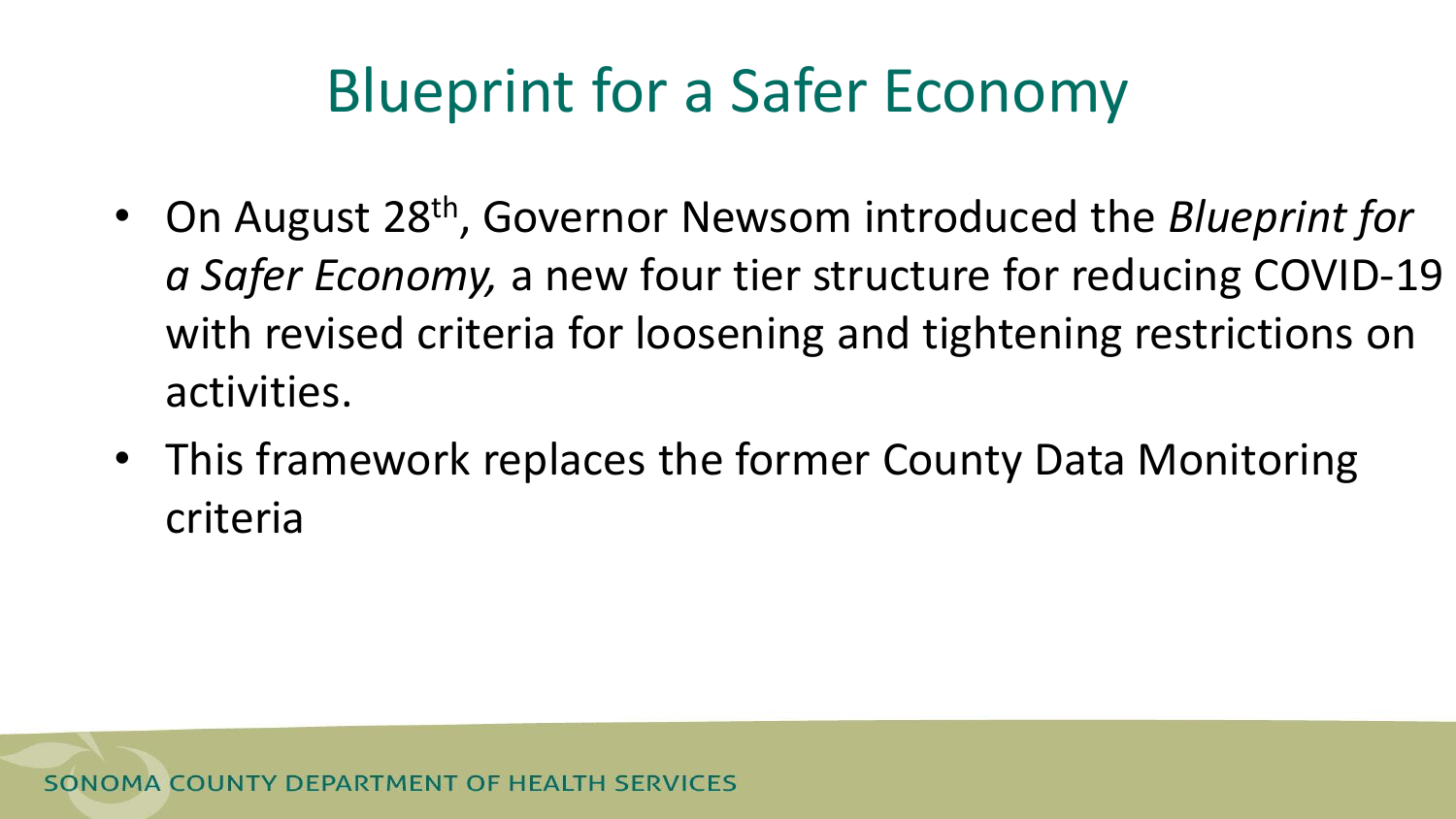### Four Tiers

|                                                                         | Higher Risk $\rightarrow$ Lower Risk<br>of Community Disease Transmission |                              |                                      |                                     |
|-------------------------------------------------------------------------|---------------------------------------------------------------------------|------------------------------|--------------------------------------|-------------------------------------|
|                                                                         | Widespread<br>Tier 1                                                      | <b>Substantial</b><br>Tier 2 | <b>Moderate</b><br>Tier <sub>3</sub> | <b>Minimal</b><br>Tier <sub>4</sub> |
| Measures*                                                               |                                                                           |                              |                                      |                                     |
| New cases**/100,000<br>population per day<br>(7 day average; 7 day lag) | >7                                                                        | 4.7                          | $1 - 3.9$                            | <1                                  |
| <b>Testing % Positivity</b><br>(7 day average; 7 day lag)               | >8%                                                                       | $5 - 8\%$                    | $2 - 4.9%$                           | $< 2\%$                             |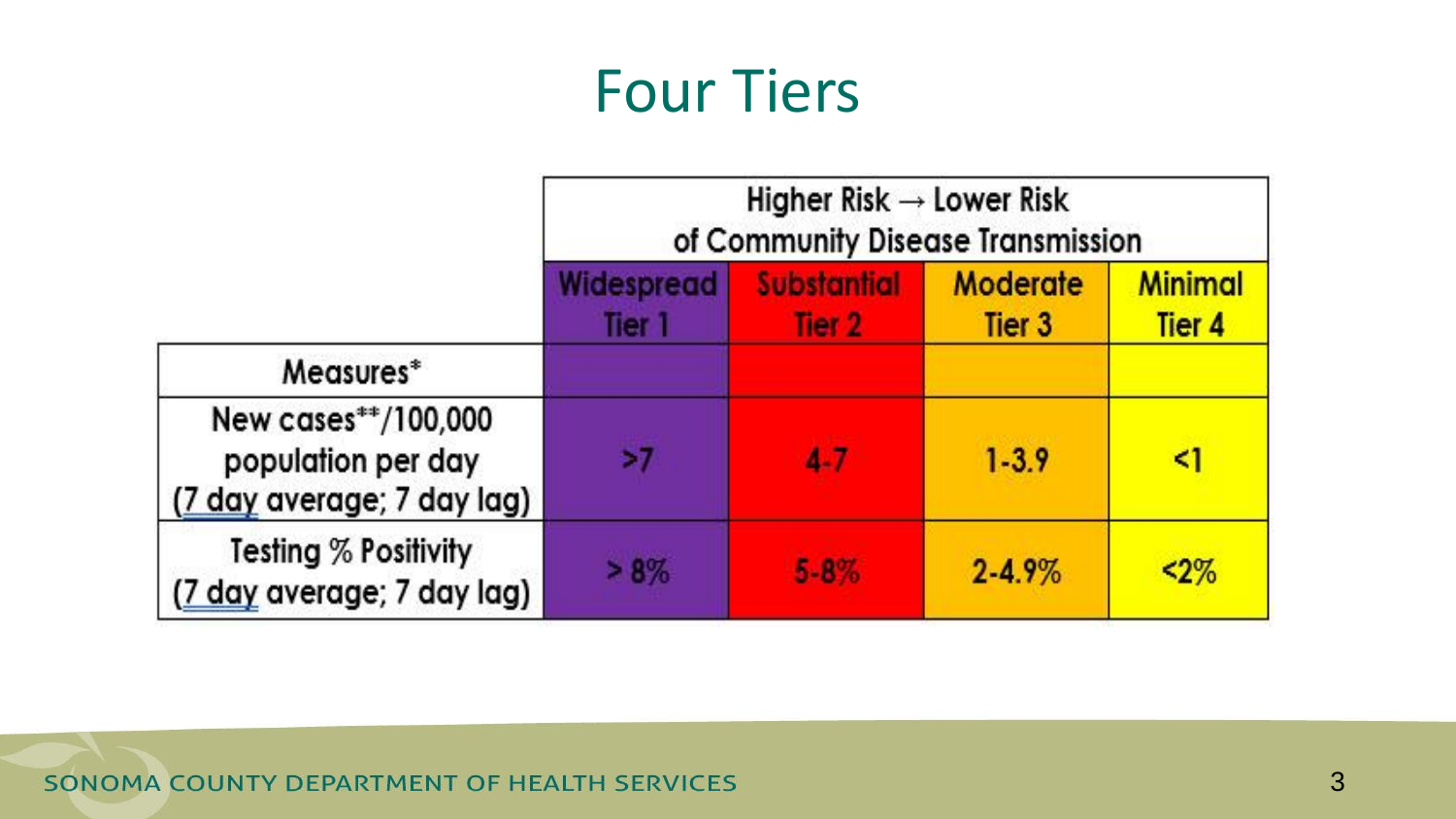#### How does Sonoma County compare to the Region and State?

• Sonoma County is one of 38 counties in the State in *Tier 1 (purple): Widespread Transmission*

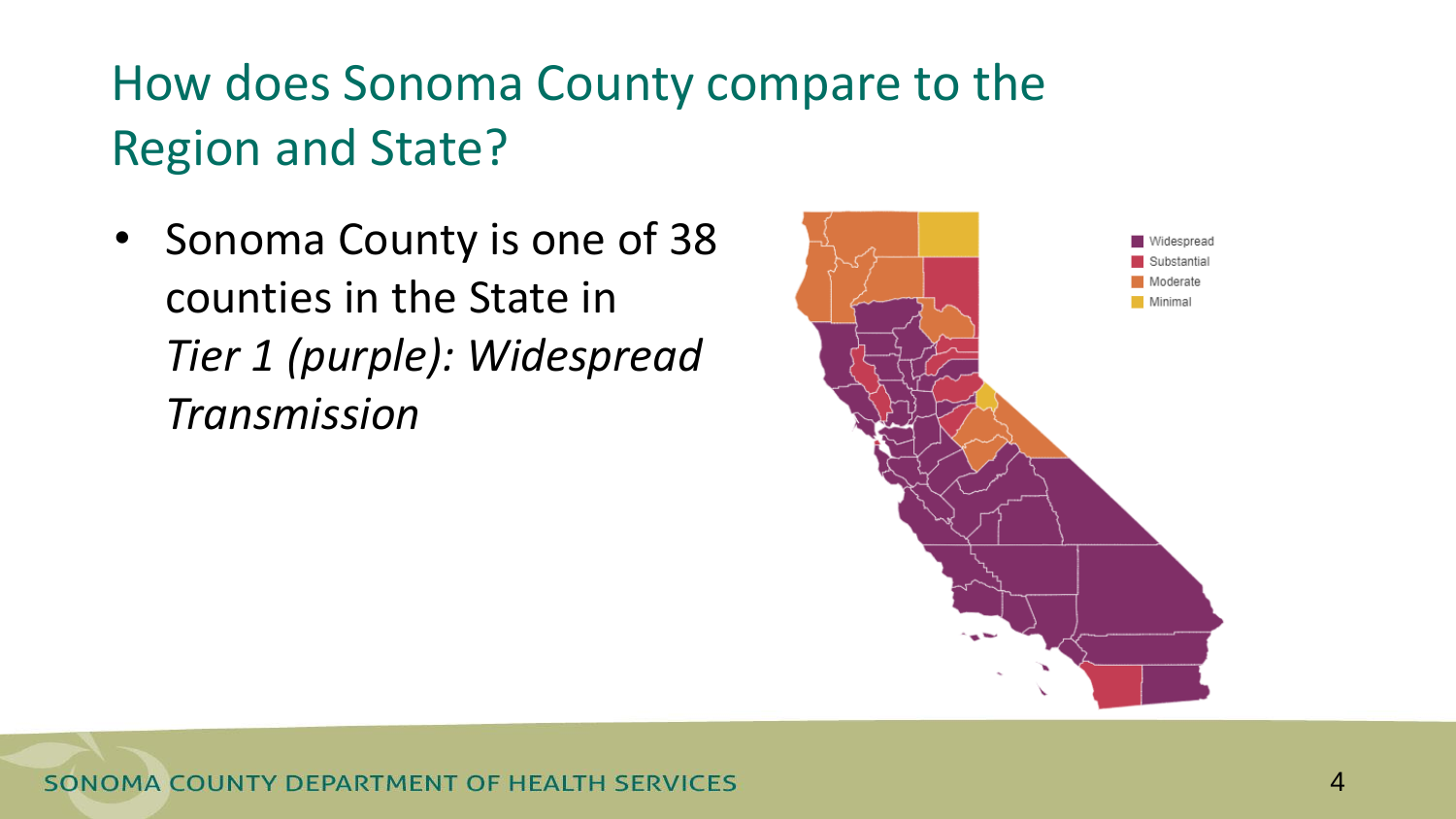### Measure of Spread



The R-effective refers to the average number of additional people infected by each COVID-19 case (<1 decreasing spread, >1 increasing spread)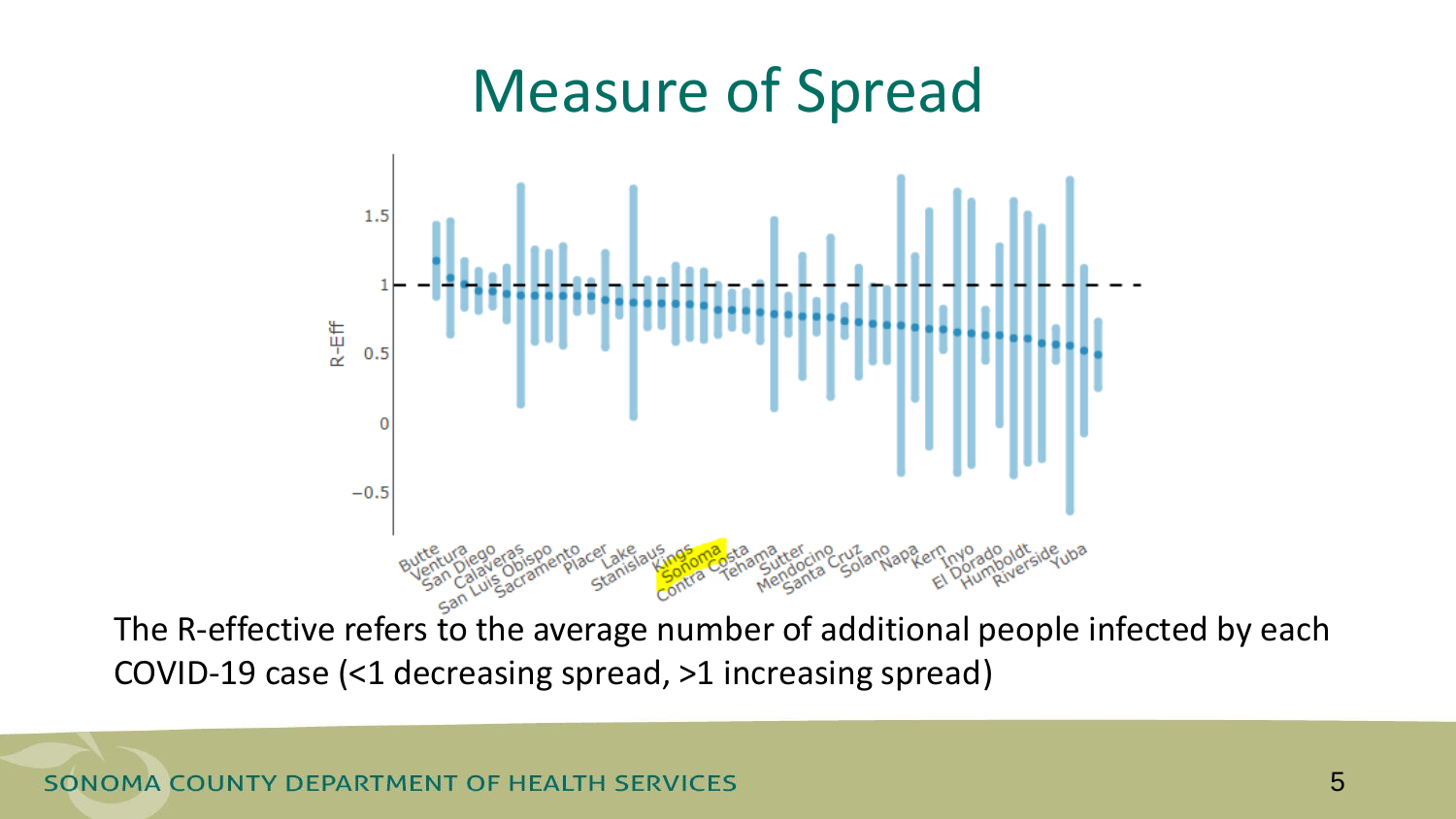### COVID-19 Cases by City



SONOMA COUNTY DEPARTMENT OF HEALTH SERVICES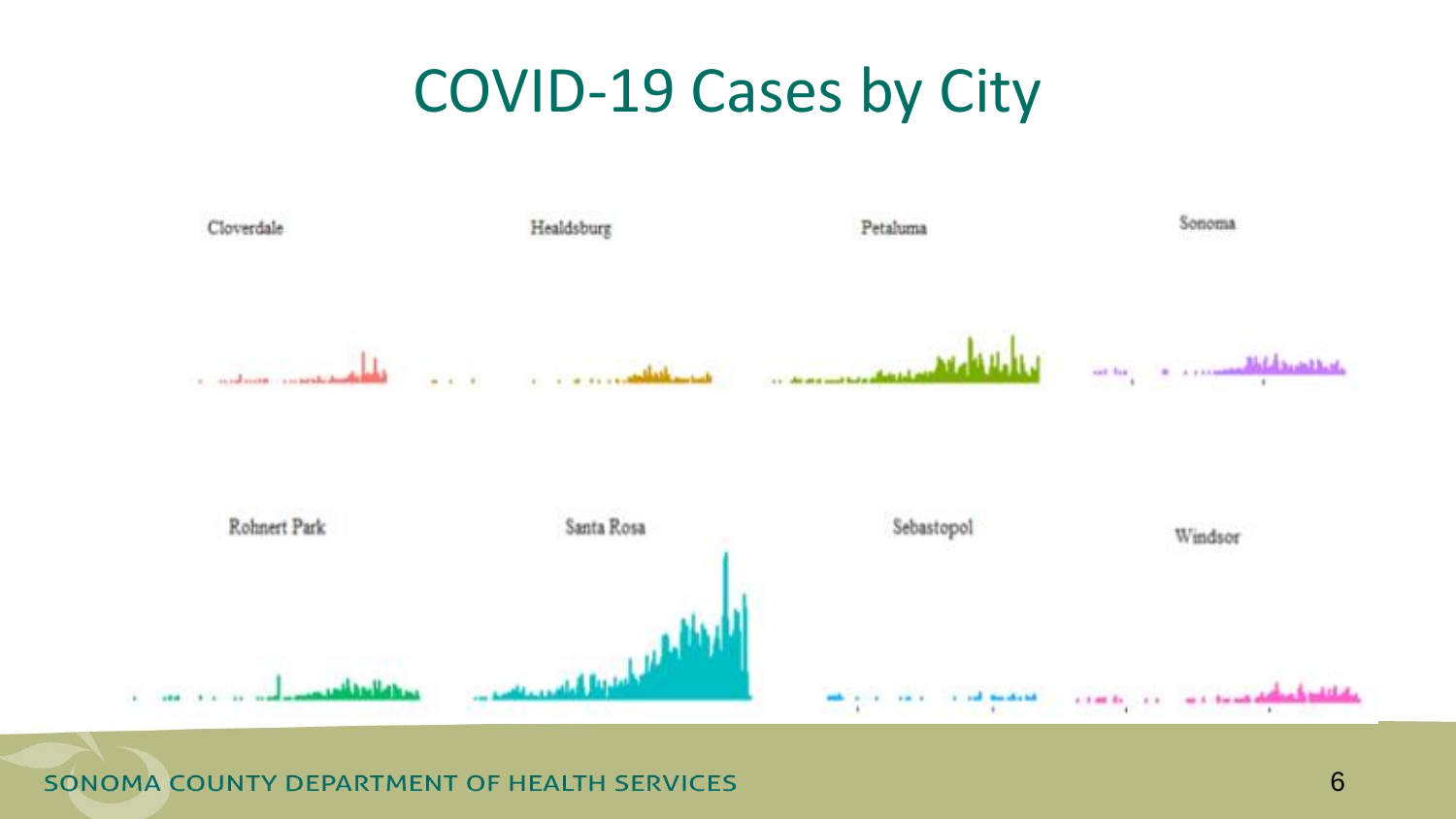# Regional Comparison: Case Rate

• New cases per 100,000 per day (7 day average; 7 day lag)



SONOMA COUNTY DEPARTMENT OF HEALTH SERVICES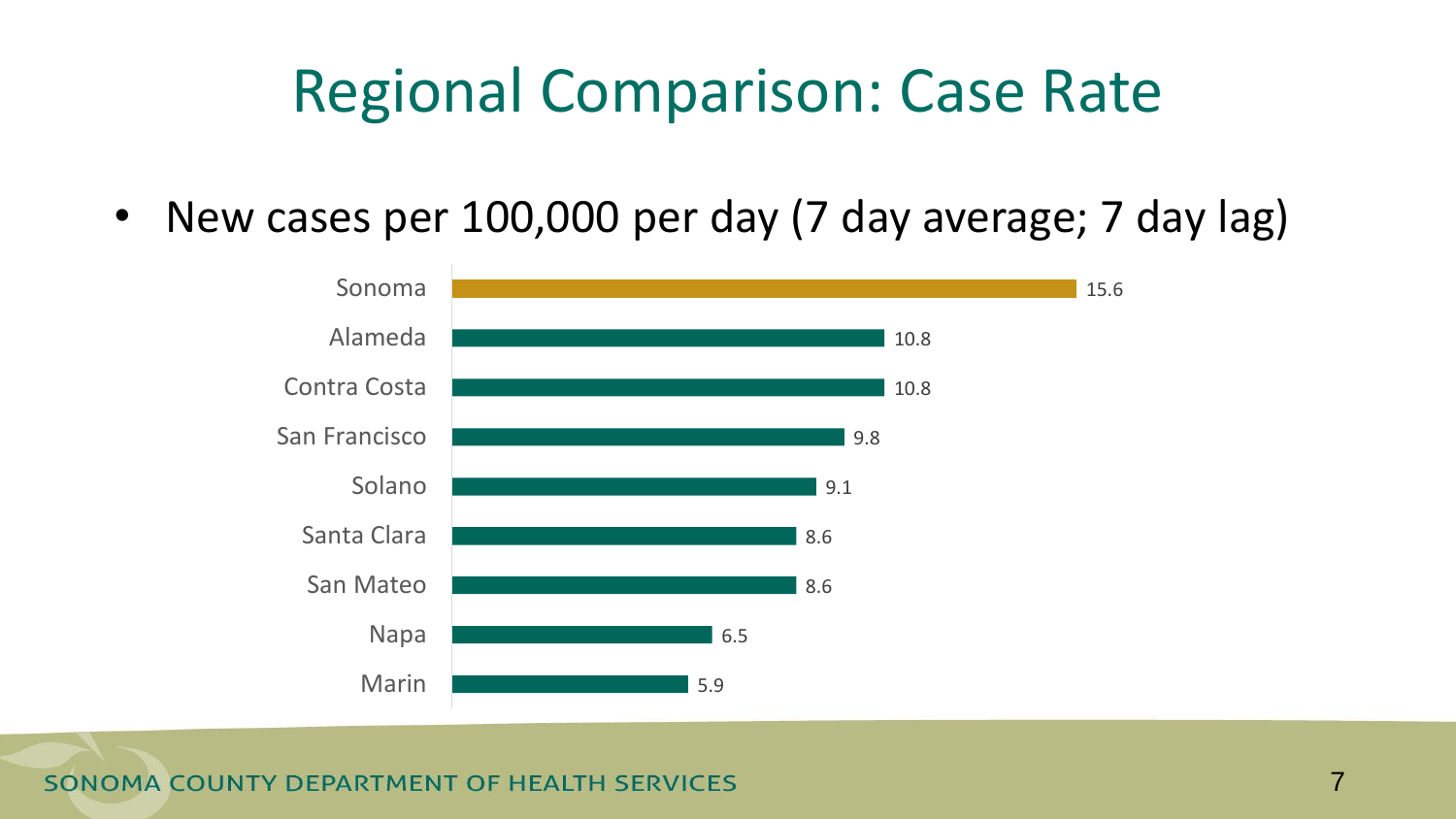# Regional Comparison: Testing Positivity

• Seven day testing positivity (7 day average; 7 day lag)



**OMA COUNTY DEPARTMENT OF HEALTH SERVICES** SON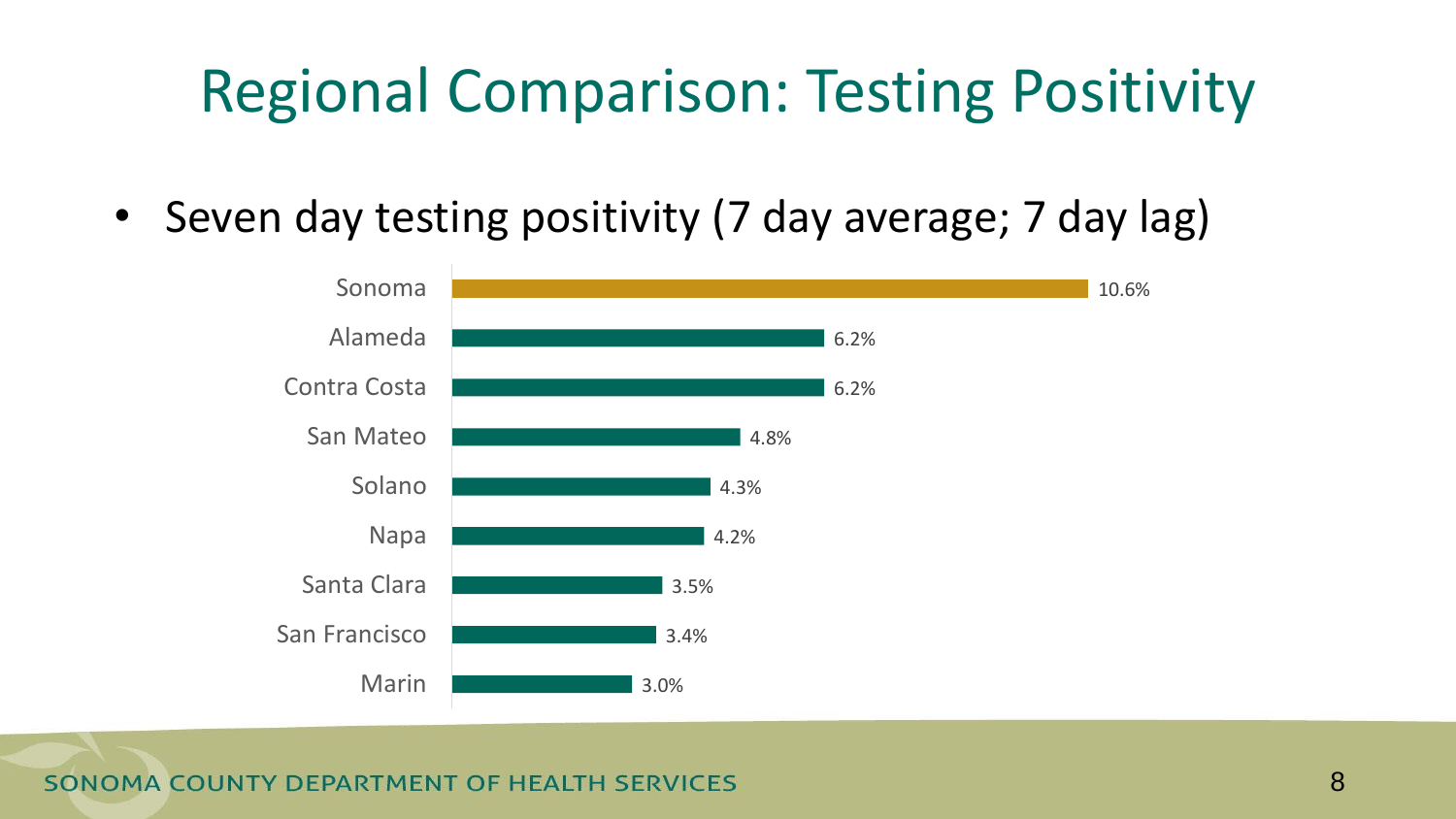# Differing Drivers of Infection

- It is important to keep in mind that Sonoma County has a few key differences from our Bay Area neighbors:
	- Sonoma County is home to tourism, agriculture, industry.
	- Essential workers in Sonoma County live and work within our border.
	- Marin and Napa have a smaller population base and essential workers who cannot afford to live in these counties can commute from other places.
	- Contra Costa, Alameda, Marin and San Francisco do not share similar industries, including agriculture and food production.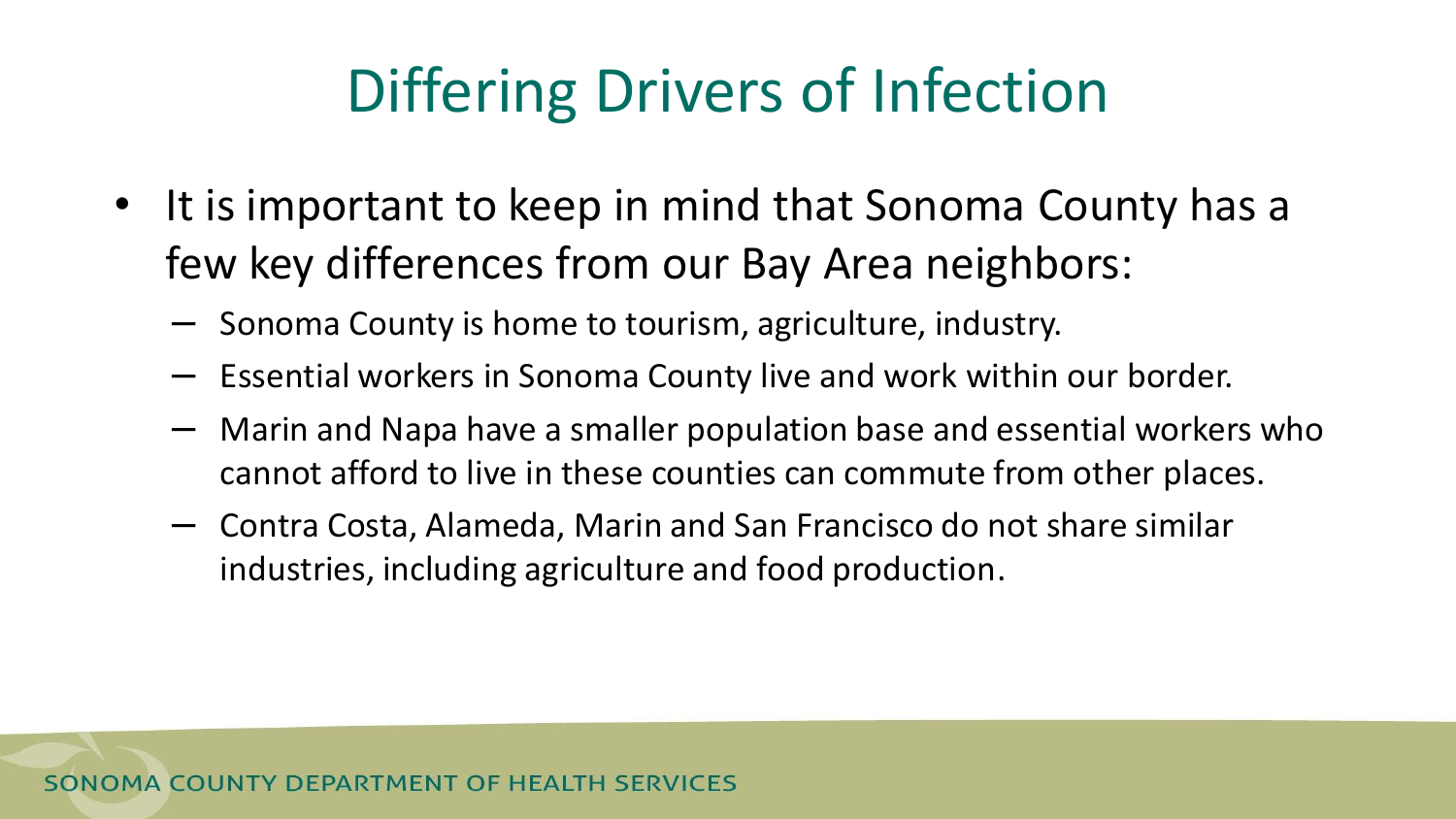# Different Approaches to Testing

In addition to these differences, Sonoma County has adopted aggressive case finding strategies:

- Sonoma County Department of Health Services has an agile, responsive testing team that conducts active case finding at worksites, communities, facilities and vulnerable populations.
- The network of community clinics and other major health care providers make testing available to all persons accessing care, including family members.
- Sonoma County has a fully staffed public health laboratory able to prioritize testing based on shifts in the outbreak.
- Two OptumServe sites are also available for rapid testing.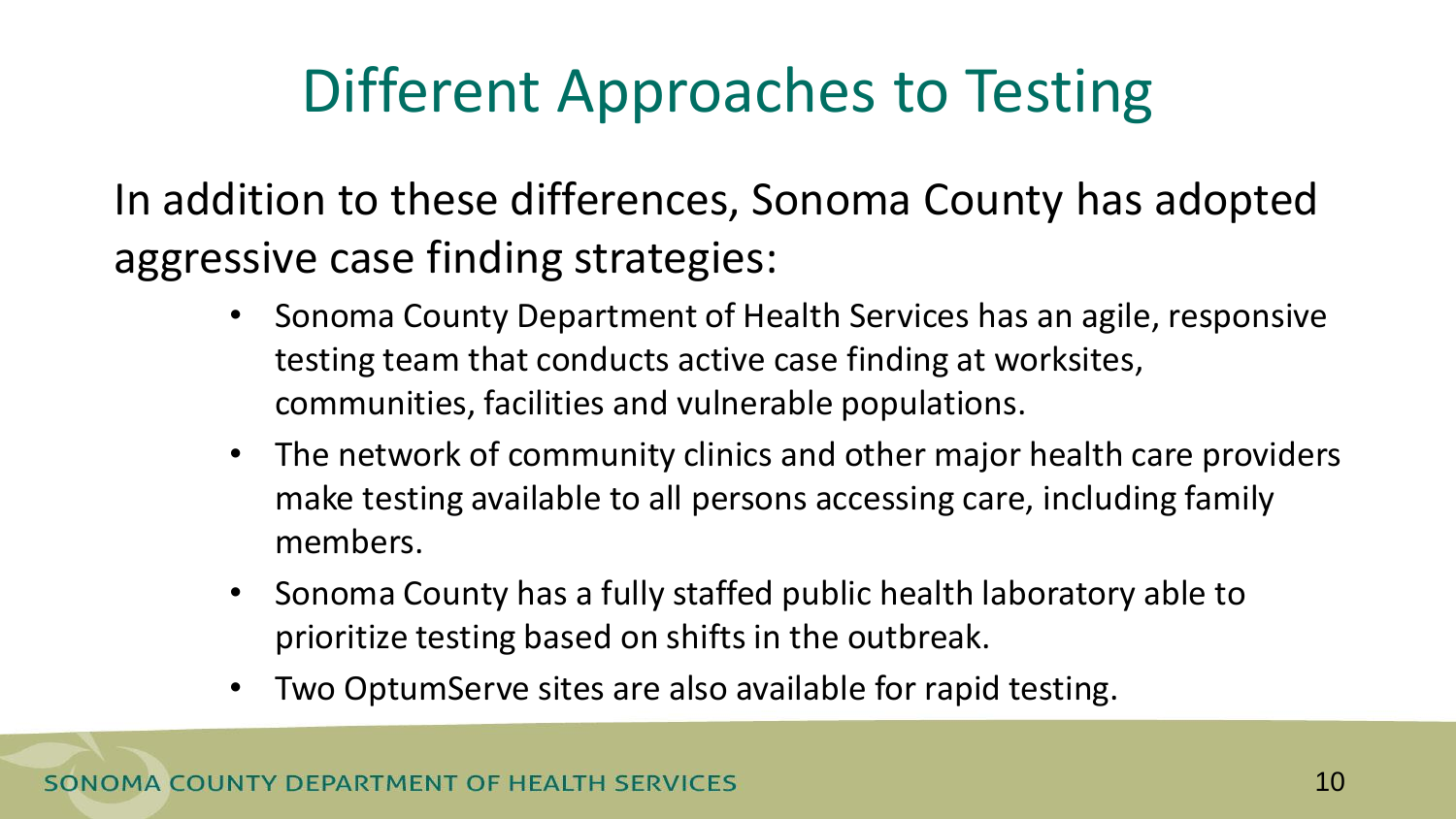# Comparison County Considerations

- While geographically close, our neighboring counties have different drivers impacting their case rates.
- To look at a more comparable example, the county of Monterey might be considered. Like Sonoma County, **Monterey County** has:
	- A similar population size and demographics
	- Substantial tourism
	- Strong agriculture and food production industries
	- Essential workers live and work within boundaries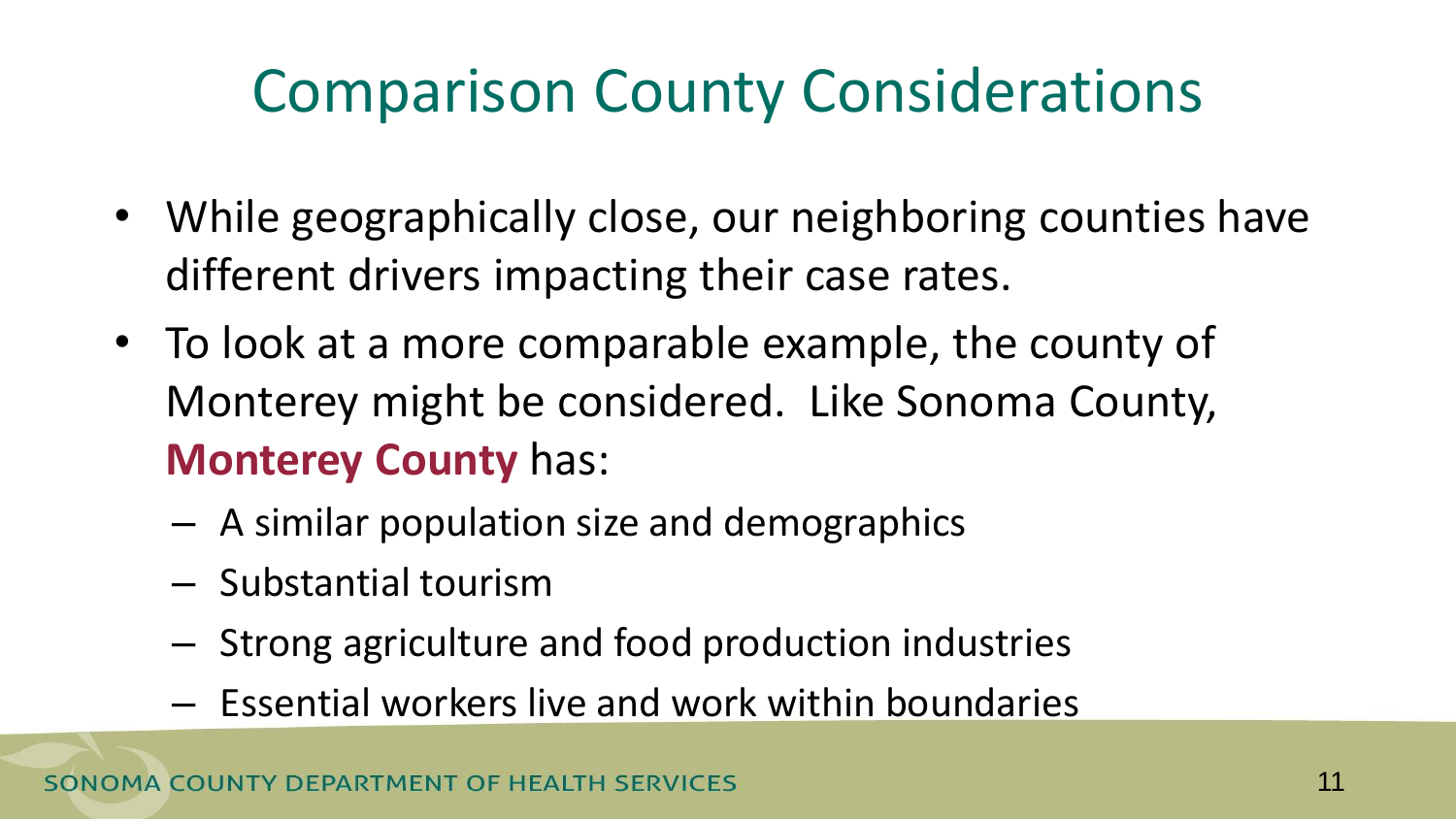### Comparison of Case Statistics

| County   | New Cases per 100,000 per Day | <b>Testing Positivity</b> |
|----------|-------------------------------|---------------------------|
| Sonoma   | 15.6                          | 10.6%                     |
| Monterey | $15.5^{\circ}$                | 10.9%                     |





Monterey County Cases **Sonoma County Cases** Sonoma County Cases

SONOMA COUNTY DEPARTMENT OF HEALTH SERVICES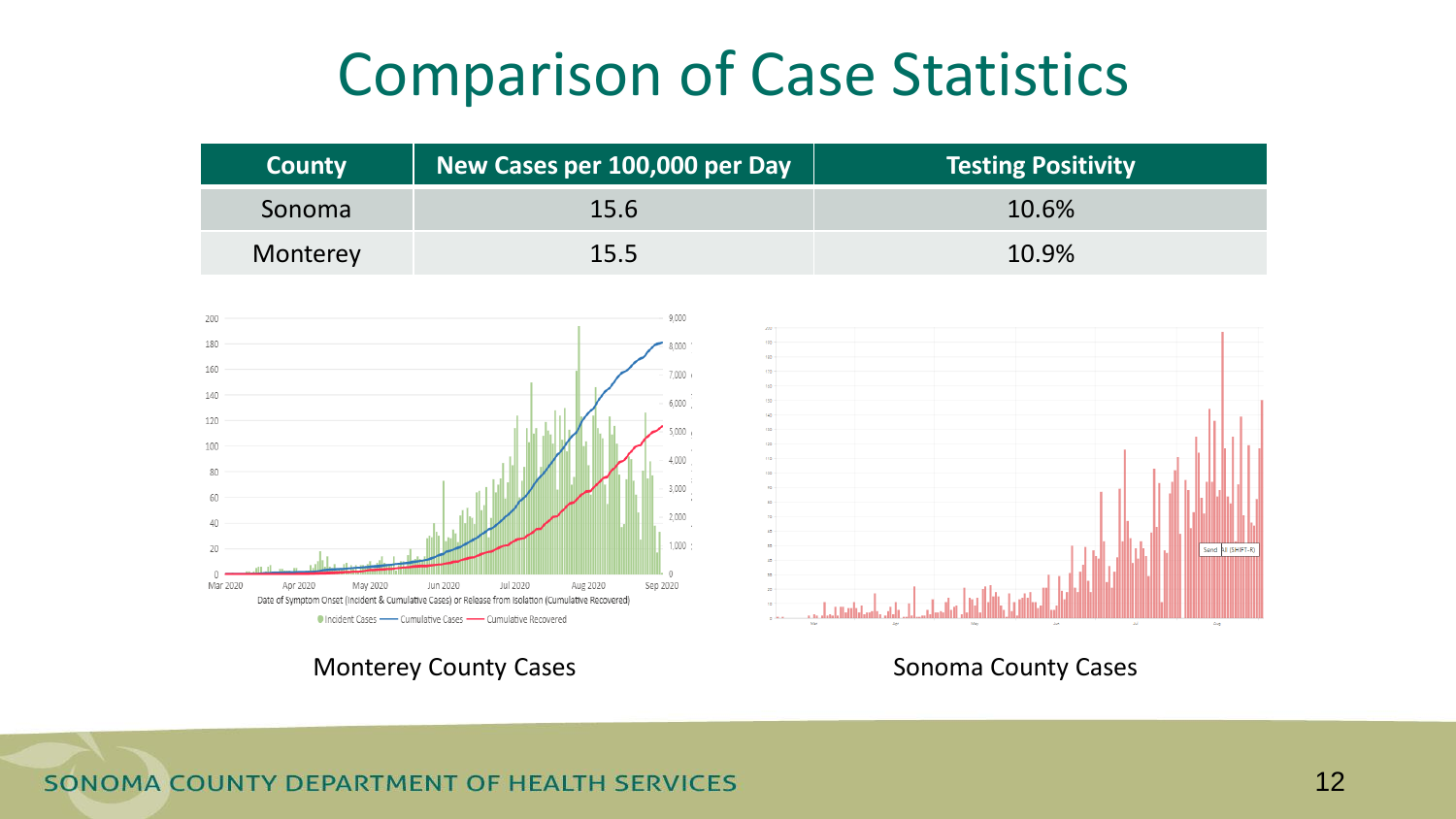# Race/Ethnicity of Cases



Similar to Sonoma County, Monterey County has experienced a disproportionate number of cases in the Latinx community and outbreaks among Agriculture and Farm workers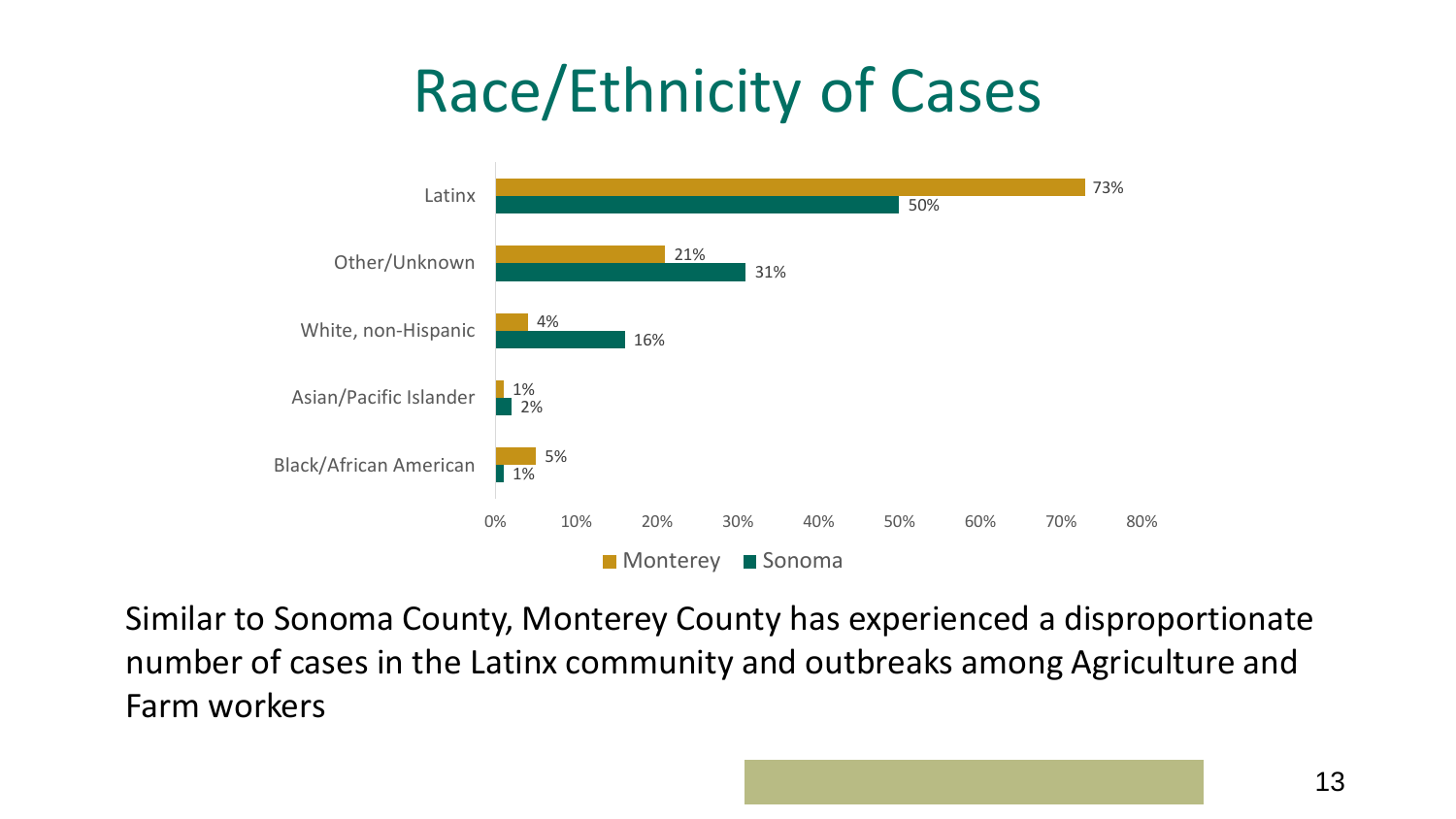### Cases by Age Group



Similar trends seen in cases by age groups, with the 25-34 year old age group accounting for the largest proportion of cases in both counties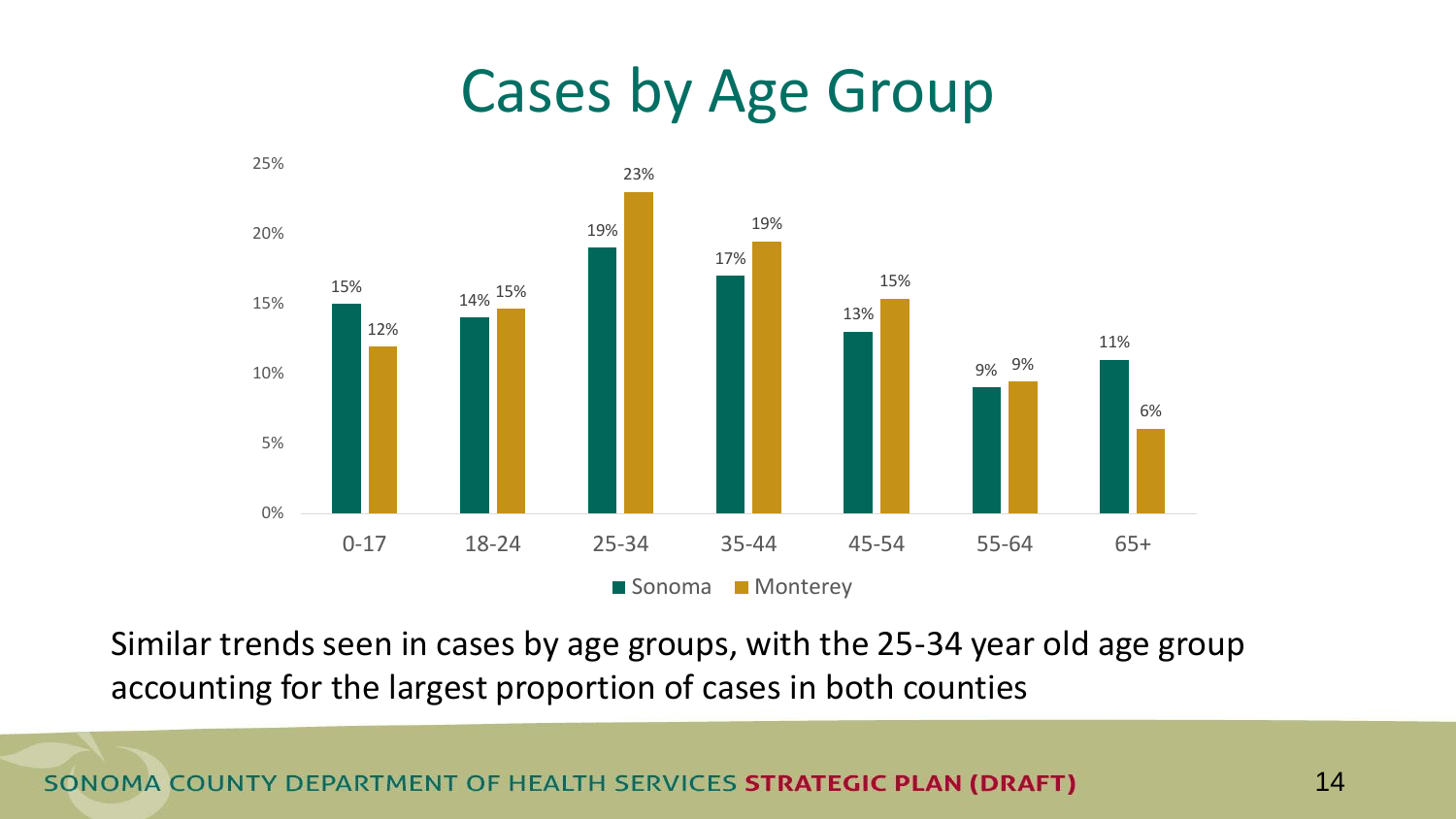# **Conclusions**

- Sonoma County's pattern of cases is similar to other counties that share our demographic, industry and tourism profiles
- Focused case finding efforts, extensive field testing in vulnerable populations (e.g. skilled nursing facilities) and worksites, and systematic testing of close contacts have yielded a high number of positive cases